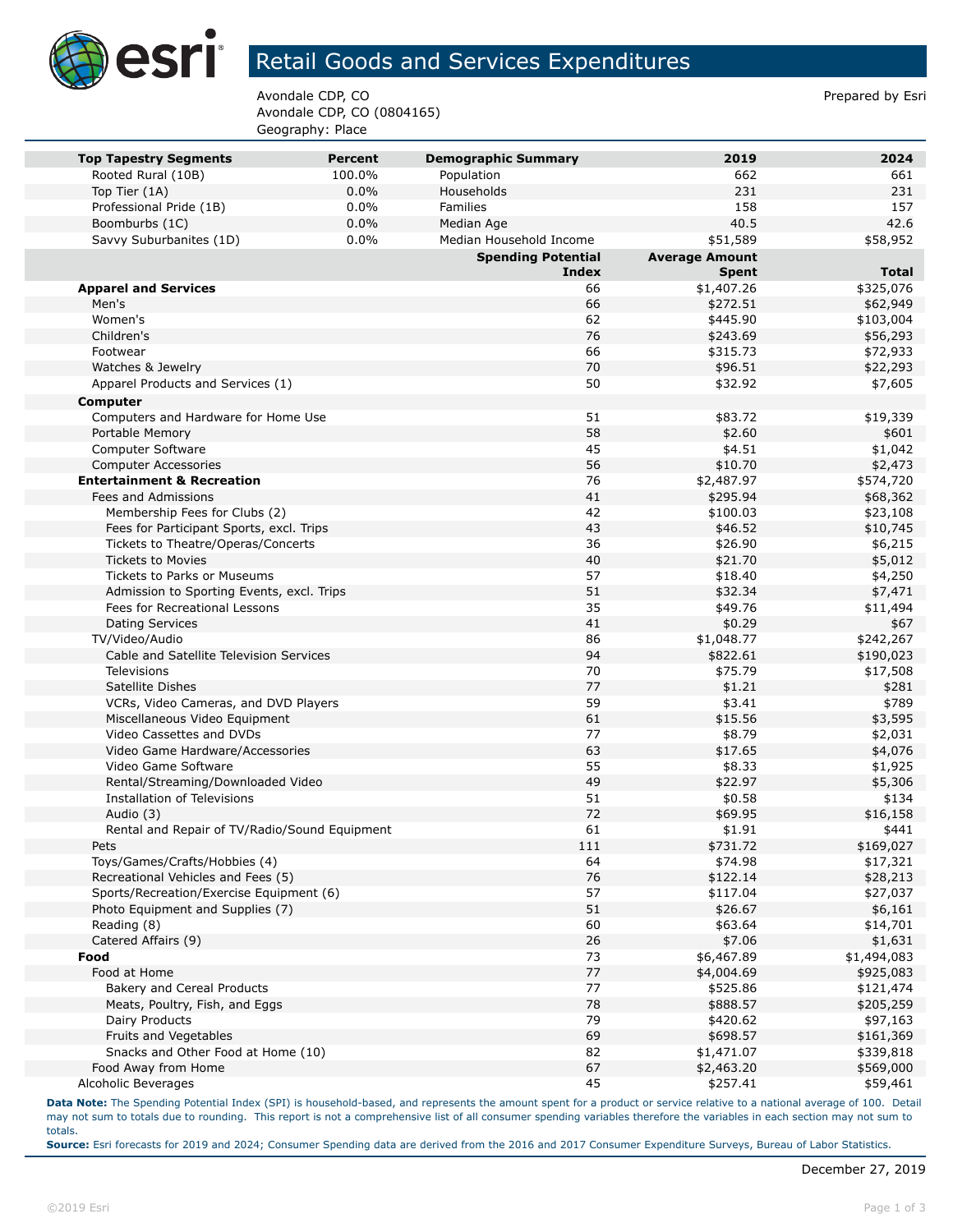

## Retail Goods and Services Expenditures

Avondale CDP, CO **Prepared by Esri** Prepared by Esri Avondale CDP, CO (0804165) Geography: Place

|                                            | <b>Spending Potential</b><br>Index | <b>Average Amount</b> | <b>Total</b>         |
|--------------------------------------------|------------------------------------|-----------------------|----------------------|
| <b>Financial</b>                           |                                    | <b>Spent</b>          |                      |
| Value of Stocks/Bonds/Mutual Funds         | 49                                 | \$10,558.32           | \$2,438,973          |
| Value of Retirement Plans                  | 56                                 | \$53,582.06           | \$12,377,456         |
| Value of Other Financial Assets            | 40                                 | \$2,295.48            | \$530,255            |
| Vehicle Loan Amount excluding Interest     | 99                                 | \$2,826.08            | \$652,825            |
| Value of Credit Card Debt                  | 70                                 | \$1,708.98            | \$394,774            |
| <b>Health</b>                              |                                    |                       |                      |
| Nonprescription Drugs                      | 91                                 | \$131.34              | \$30,338             |
| Prescription Drugs                         | 105                                | \$384.69              | \$88,864             |
| Eyeglasses and Contact Lenses              | 79                                 | \$71.16               | \$16,439             |
| Home                                       |                                    |                       |                      |
| Mortgage Payment and Basics (11)           | 61                                 | \$6,137.47            | \$1,417,756          |
| Maintenance and Remodeling Services        | 64                                 | \$1,370.46            | \$316,576            |
| Maintenance and Remodeling Materials (12)  | 90                                 | \$440.29              | \$101,707            |
| Utilities, Fuel, and Public Services       | 85                                 | \$4,154.94            | \$959,792            |
| <b>Household Furnishings and Equipment</b> |                                    |                       |                      |
| Household Textiles (13)                    | 67                                 |                       |                      |
| Furniture                                  | 58                                 | \$67.46<br>\$356.28   | \$15,584<br>\$82,301 |
|                                            | 54                                 |                       |                      |
| Rugs                                       | 82                                 | \$17.59               | \$4,063              |
| Major Appliances (14)                      | 77                                 | \$290.73              | \$67,159             |
| Housewares (15)                            |                                    | \$81.81               | \$18,898             |
| Small Appliances                           | 71                                 | \$34.66               | \$8,006              |
| Luggage                                    | 45                                 | \$6.25                | \$1,443              |
| Telephones and Accessories                 | 52                                 | \$38.94               | \$8,995              |
| <b>Household Operations</b>                |                                    |                       |                      |
| Child Care                                 | 50                                 | \$256.08              | \$59,153             |
| Lawn and Garden (16)                       | 85                                 | \$400.20              | \$92,445             |
| Moving/Storage/Freight Express             | 38                                 | \$24.94               | \$5,760              |
| Housekeeping Supplies (17)                 | 83                                 | \$624.97              | \$144,368            |
| <b>Insurance</b>                           |                                    |                       |                      |
| Owners and Renters Insurance               | 96                                 | \$554.85              | \$128,170            |
| Vehicle Insurance                          | 86                                 | \$1,338.35            | \$309,158            |
| Life/Other Insurance                       | 90                                 | \$413.16              | \$95,439             |
| Health Insurance                           | 83                                 | \$3,242.83            | \$749,093            |
| Personal Care Products (18)                | 66                                 | \$331.40              | \$76,555             |
| School Books and Supplies (19)             | 66                                 | \$103.21              | \$23,842             |
| <b>Smoking Products</b>                    | 124                                | \$499.31              | \$115,340            |
| Transportation                             |                                    |                       |                      |
| Payments on Vehicles excluding Leases      | 101                                | \$2,576.78            | \$595,236            |
| Gasoline and Motor Oil                     | 89                                 | \$2,037.72            | \$470,714            |
| Vehicle Maintenance and Repairs            | 74                                 | \$844.13              | \$194,995            |
| <b>Travel</b>                              |                                    |                       |                      |
| Airline Fares                              | 44                                 | \$241.03              | \$55,678             |
| Lodging on Trips                           | 65                                 | \$404.13              | \$93,354             |
| Auto/Truck Rental on Trips                 | 39                                 | \$10.12               | \$2,339              |
| Food and Drink on Trips                    | 60                                 | \$323.59              | \$74,750             |

**Data Note:** The Spending Potential Index (SPI) is household-based, and represents the amount spent for a product or service relative to a national average of 100. Detail may not sum to totals due to rounding. This report is not a comprehensive list of all consumer spending variables therefore the variables in each section may not sum to totals. **Source:** Esri forecasts for 2019 and 2024; Consumer Spending data are derived from the 2016 and 2017 Consumer Expenditure Surveys, Bureau of Labor Statistics.